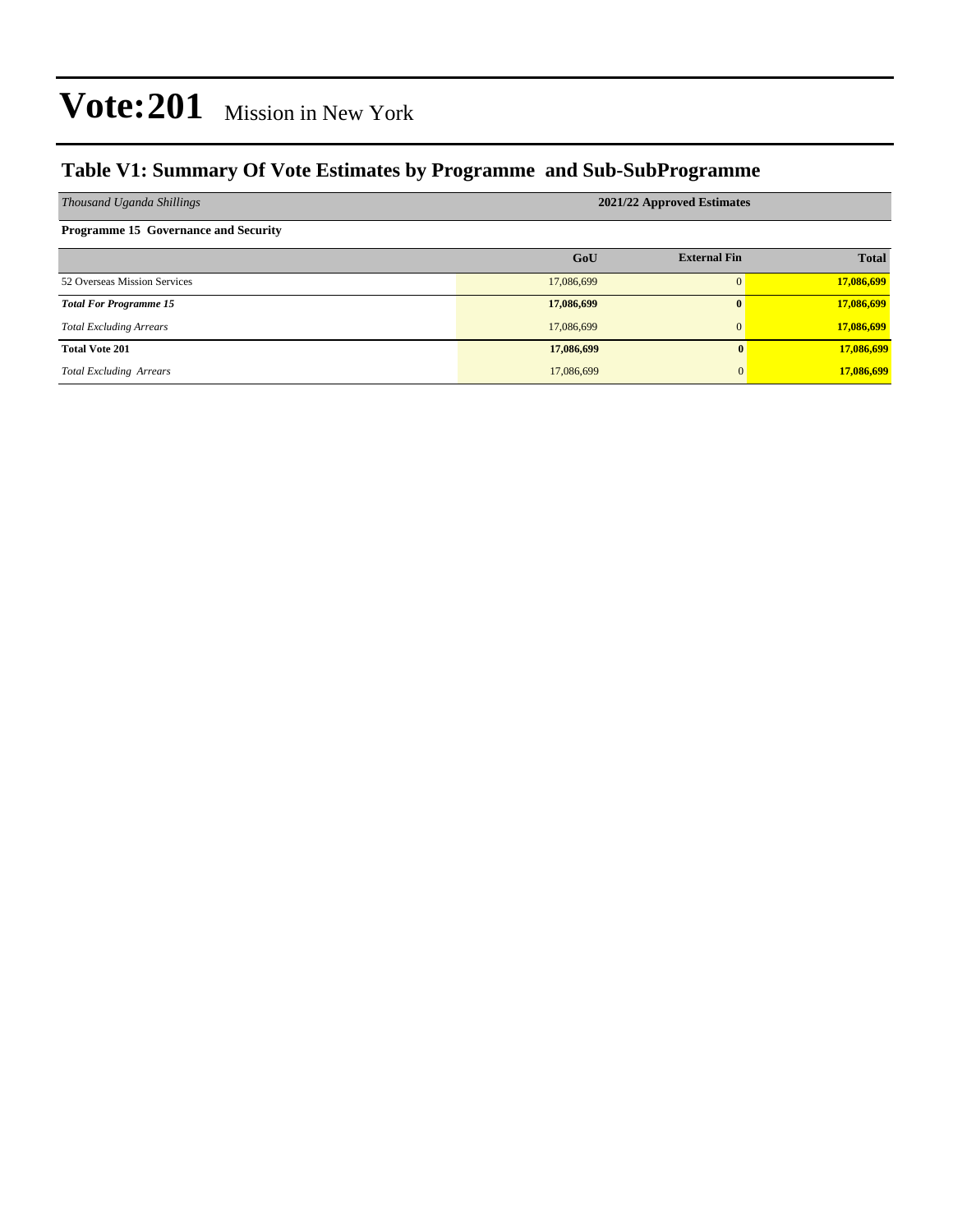#### **Table V2: Summary Of Vote Estimates by Sub-SubProgramme,Department and Project**

| Thousand Uganda Shillings                                               | 2020/21 Approved Budget<br>2021/22 Approved Estimates |                     |              |              |             |                     |              |
|-------------------------------------------------------------------------|-------------------------------------------------------|---------------------|--------------|--------------|-------------|---------------------|--------------|
| <b>Sub-SubProgramme 52 Overseas Mission Services</b>                    |                                                       |                     |              |              |             |                     |              |
| <b>Recurrent Budget Estimates</b>                                       | <b>Wage</b>                                           | <b>Non-Wage</b>     | <b>AIA</b>   | <b>Total</b> | <b>Wage</b> | <b>Non-Wage</b>     | <b>Total</b> |
| 01 Headquarters New York                                                | 1,951,317                                             | 15,135,381          | $\mathbf{0}$ | 17,086,699   | 1,951,317   | 15,135,381          | 17,086,699   |
| <b>Total Recurrent Budget Estimates for Sub-</b><br><b>SubProgramme</b> | 1,951,317                                             | 15, 135, 381        | $\bf{0}$     | 17,086,699   | 1,951,317   | 15, 135, 381        | 17,086,699   |
|                                                                         | G <sub>0</sub> U                                      | <b>External Fin</b> | <b>AIA</b>   | <b>Total</b> | GoU         | <b>External Fin</b> | <b>Total</b> |
| <b>Total For Sub-SubProgramme 52</b>                                    | 17,086,699                                            | $\bf{0}$            | $\bf{0}$     | 17,086,699   | 17,086,699  | $\bf{0}$            | 17,086,699   |
| <b>Total Excluding Arrears</b>                                          | 17.086.699                                            | $\mathbf{0}$        | $\mathbf{0}$ | 17,086,699   | 17,086,699  | $\overline{0}$      | 17,086,699   |
| <b>Total Vote 201</b>                                                   | 17,086,699                                            | $\bf{0}$            | $\bf{0}$     | 17,086,699   | 17,086,699  | $\mathbf{0}$        | 17,086,699   |
| <b>Total Excluding Arrears</b>                                          | 17.086.699                                            | $\theta$            | $\mathbf{0}$ | 17,086,699   | 17.086.699  | $\mathbf{0}$        | 17,086,699   |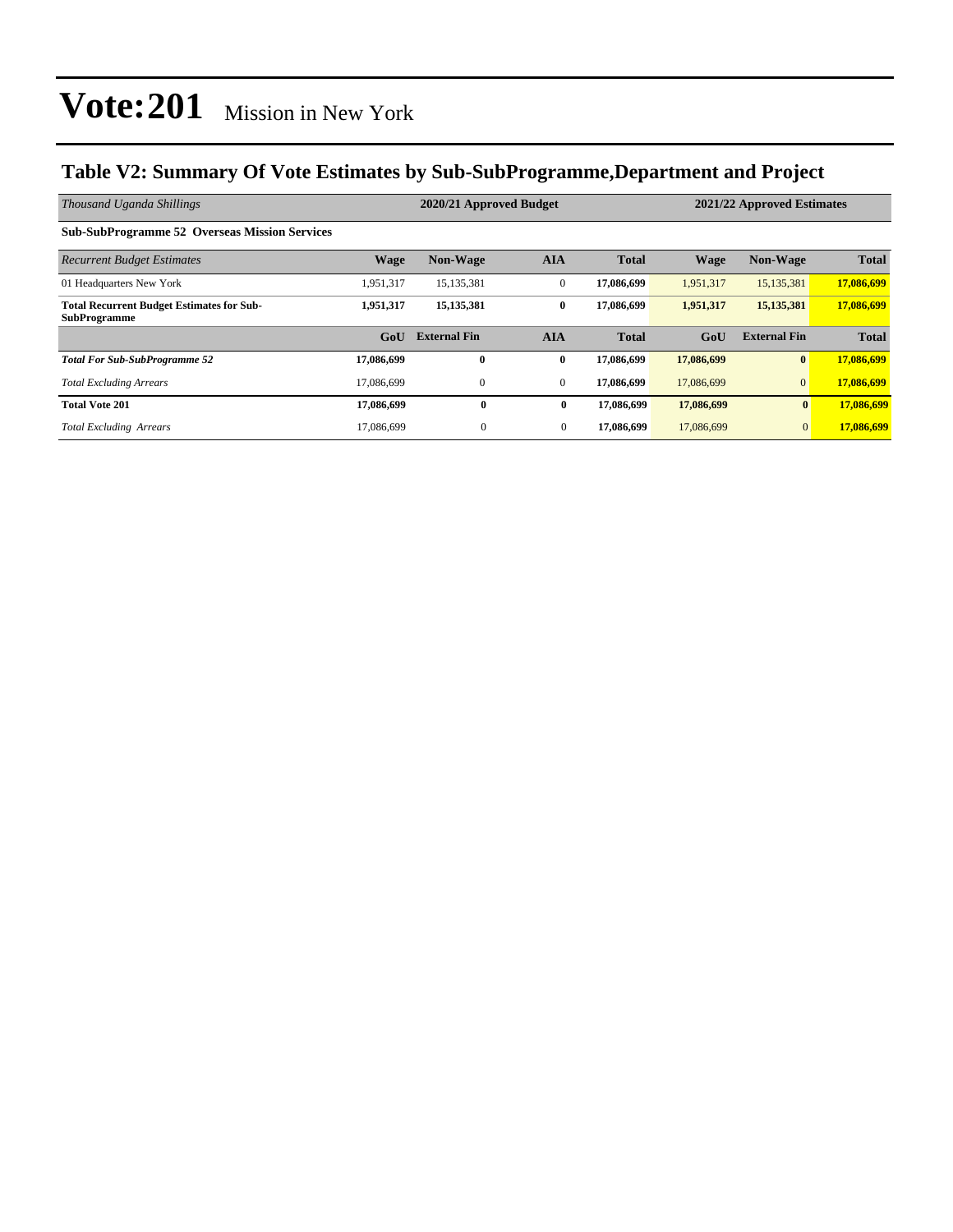#### **Table V3: Summary Vote Estimates by Item**

| Thousand Uganda Shillings                                   | 2020/21 Approved Budget |                     |              |              | 2021/22 Approved Estimates |                     |              |  |
|-------------------------------------------------------------|-------------------------|---------------------|--------------|--------------|----------------------------|---------------------|--------------|--|
|                                                             | GoU                     | <b>External Fin</b> | AIA          | <b>Total</b> | GoU                        | <b>External Fin</b> | <b>Total</b> |  |
| <b>Employees, Goods and Services (Outputs Provided)</b>     | 17,086,699              | $\bf{0}$            | $\bf{0}$     | 17,086,699   | 17,086,699                 | $\pmb{0}$           | 17,086,699   |  |
| 211103 Allowances (Inc. Casuals, Temporary)                 | 3,604,012               | $\bf{0}$            | $\bf{0}$     | 3,604,012    | 3,804,012                  | $\bf{0}$            | 3,804,012    |  |
| 211105 Missions staff salaries                              | 1,951,317               | $\bf{0}$            | $\bf{0}$     | 1,951,317    | 1,951,317                  | $\bf{0}$            | 1,951,317    |  |
| 213001 Medical expenses (To employees)                      | 1,580,280               | $\bf{0}$            | $\bf{0}$     | 1,580,280    | 1,580,280                  | $\bf{0}$            | 1,580,280    |  |
| 221001 Advertising and Public Relations                     | 914,000                 | $\bf{0}$            | $\bf{0}$     | 914,000      | 300,000                    | $\bf{0}$            | 300,000      |  |
| 221003 Staff Training                                       | 168,115                 | $\bf{0}$            | $\bf{0}$     | 168,115      | 168,115                    | $\bf{0}$            | 168,115      |  |
| 221007 Books, Periodicals & Newspapers                      | 60,172                  | $\bf{0}$            | $\bf{0}$     | 60,172       | 60,172                     | $\bf{0}$            | 60,172       |  |
| 221009 Welfare and Entertainment                            | 739,853                 | $\bf{0}$            | $\bf{0}$     | 739,853      | 739,853                    | $\bf{0}$            | 739,853      |  |
| 221011 Printing, Stationery, Photocopying and Binding       | 187,912                 | $\bf{0}$            | $\bf{0}$     | 187,912      | 187,912                    | $\bf{0}$            | 187,912      |  |
| 221012 Small Office Equipment                               | 50,435                  | $\bf{0}$            | $\bf{0}$     | 50,435       | 50,435                     | $\bf{0}$            | 50,435       |  |
| 221014 Bank Charges and other Bank related costs            | 2,220                   | $\bf{0}$            | $\bf{0}$     | 2,220        | 22,220                     | $\bf{0}$            | 22,220       |  |
| 221017 Subscriptions                                        | 26,640                  | $\bf{0}$            | $\bf{0}$     | 26,640       | 26,640                     | $\boldsymbol{0}$    | 26,640       |  |
| 222001 Telecommunications                                   | 168,720                 | $\bf{0}$            | $\bf{0}$     | 168,720      | 382,720                    | $\bf{0}$            | 382,720      |  |
| 222002 Postage and Courier                                  | 8,880                   | $\bf{0}$            | $\bf{0}$     | 8,880        | 8,880                      | $\bf{0}$            | 8,880        |  |
| 222003 Information and communications technology<br>(ICT)   | 86,580                  | $\bf{0}$            | $\bf{0}$     | 86,580       | 86,580                     | $\bf{0}$            | 86,580       |  |
| 223001 Property Expenses                                    | 39,960                  | $\bf{0}$            | $\bf{0}$     | 39,960       | 239,960                    | $\bf{0}$            | 239,960      |  |
| 223002 Rates                                                | 600,000                 | $\bf{0}$            | $\bf{0}$     | 600,000      | 600,000                    | $\boldsymbol{0}$    | 600,000      |  |
| 223003 Rent – (Produced Assets) to private entities         | 2,122,454               | $\bf{0}$            | $\bf{0}$     | 2,122,454    | 2,122,454                  | $\bf{0}$            | 2,122,454    |  |
| 223005 Electricity                                          | 500,000                 | $\bf{0}$            | $\bf{0}$     | 500,000      | 500,000                    | $\bf{0}$            | 500,000      |  |
| 223006 Water                                                | 146,520                 | $\bf{0}$            | $\bf{0}$     | 146,520      | 146,520                    | $\bf{0}$            | 146,520      |  |
| 223007 Other Utilities- (fuel, gas, firewood, charcoal)     | 753,919                 | $\bf{0}$            | $\bf{0}$     | 753,919      | 653,919                    | $\bf{0}$            | 653,919      |  |
| 225001 Consultancy Services- Short term                     | 245,000                 | $\bf{0}$            | $\bf{0}$     | 245,000      | 225,000                    | $\bf{0}$            | 225,000      |  |
| 226001 Insurances                                           | 200,000                 | $\bf{0}$            | $\bf{0}$     | 200,000      | 300,000                    | $\bf{0}$            | 300,000      |  |
| 227001 Travel inland                                        | 488,400                 | $\bf{0}$            | $\bf{0}$     | 488,400      | 488,400                    | $\bf{0}$            | 488,400      |  |
| 227002 Travel abroad                                        | 654,041                 | $\bf{0}$            | $\bf{0}$     | 654,041      | 654,041                    | $\bf{0}$            | 654,041      |  |
| 227003 Carriage, Haulage, Freight and transport hire        | 140,600                 | $\bf{0}$            | $\bf{0}$     | 140,600      | 140,600                    | $\bf{0}$            | 140,600      |  |
| 227004 Fuel, Lubricants and Oils                            | 50,435                  | $\bf{0}$            | $\bf{0}$     | 50,435       | 50,435                     | $\bf{0}$            | 50,435       |  |
| 228001 Maintenance - Civil                                  | 400,000                 | $\bf{0}$            | $\bf{0}$     | 400,000      | 400,000                    | $\bf{0}$            | 400,000      |  |
| 228002 Maintenance - Vehicles                               | 100,000                 | $\bf{0}$            | $\bf{0}$     | 100,000      | 100,000                    | $\bf{0}$            | 100,000      |  |
| 228003 Maintenance – Machinery, Equipment $\&$<br>Furniture | 400,000                 | $\bf{0}$            | $\bf{0}$     | 400,000      | 400,000                    | $\bf{0}$            | 400,000      |  |
| 228004 Maintenance – Other                                  | 696,234                 | $\bf{0}$            | $\bf{0}$     | 696,234      | 696,234                    | $\bf{0}$            | 696,234      |  |
| <b>Grand Total Vote 201</b>                                 | 17,086,699              | $\bf{0}$            | $\bf{0}$     | 17,086,699   | 17,086,699                 | $\bf{0}$            | 17,086,699   |  |
| <b>Total Excluding Arrears</b>                              | 17,086,699              | $\boldsymbol{0}$    | $\mathbf{0}$ | 17,086,699   | 17,086,699                 | $\boldsymbol{0}$    | 17,086,699   |  |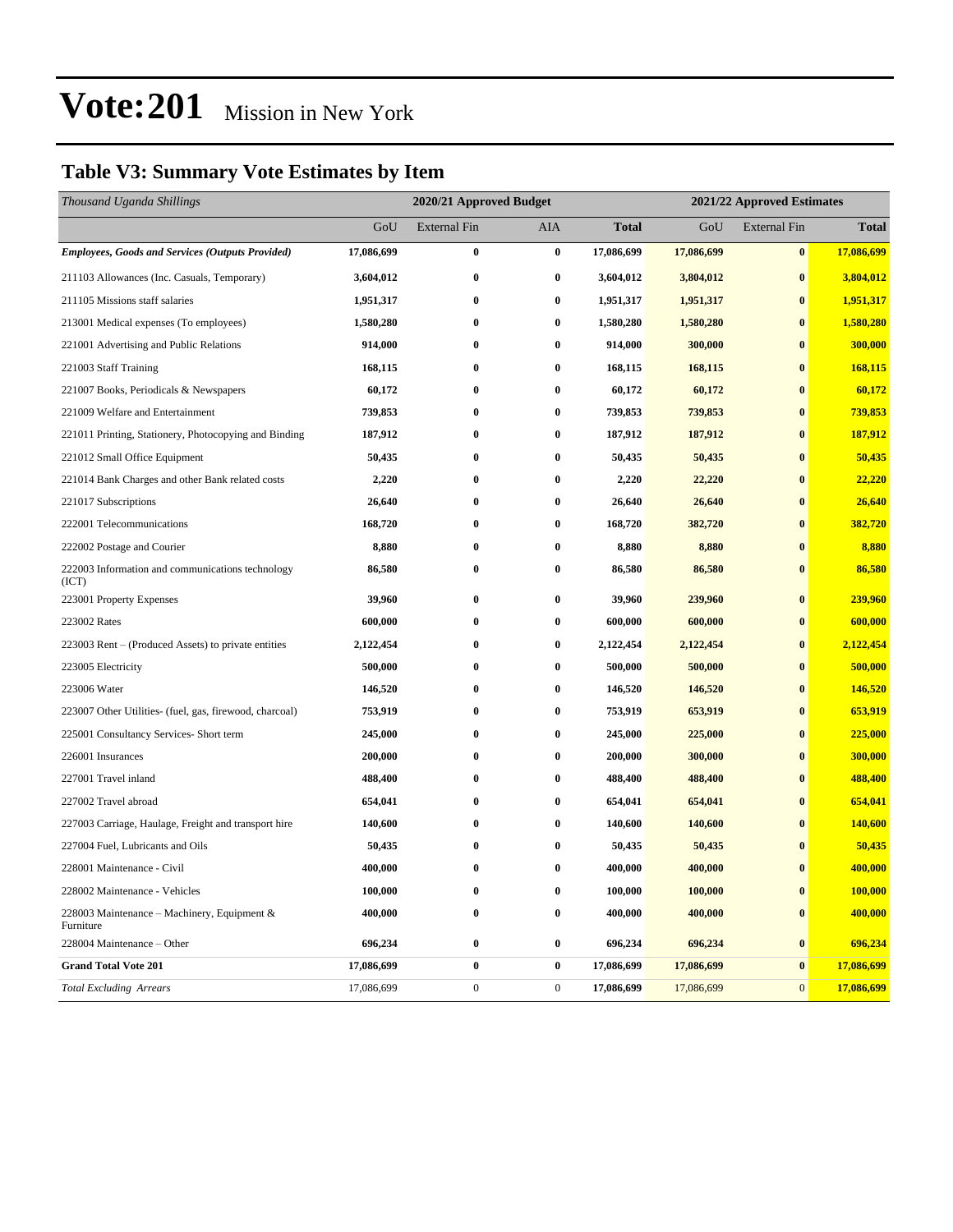#### **Table V4: Detailed Estimates by Sub-SubProgramme, Department,Project and Budget Output and Item**

#### *Sub-SubProgrammme 52 Overseas Mission Services*

*Recurrent Budget Estimates*

#### **Department 01 Headquarters New York**

| Thousand Uganda Shillings                               | 2020/21 Approved Budget |                  |                  | 2021/22 Approved Estimates |                       |              |              |
|---------------------------------------------------------|-------------------------|------------------|------------------|----------------------------|-----------------------|--------------|--------------|
| <b>Outputs Provided</b>                                 | Wage                    | Non Wage         | AIA              | <b>Total</b>               | Wage                  | Non Wage     | <b>Total</b> |
| <b>Budget Output 165201 Cooperation frameworks</b>      |                         |                  |                  |                            |                       |              |              |
| 211103 Allowances (Inc. Casuals, Temporary)             | $\boldsymbol{0}$        | 1,555,000        | $\overline{0}$   | 1,555,000                  | $\mathbf{0}$          | 1,755,000    | 1,755,000    |
| 211105 Missions staff salaries                          | 1,951,317               | $\boldsymbol{0}$ | $\mathbf{0}$     | 1,951,317                  | 1,951,317             | $\mathbf{0}$ | 1,951,317    |
| 213001 Medical expenses (To employees)                  | $\boldsymbol{0}$        | 950,000          | $\mathbf{0}$     | 950,000                    | $\mathbf{0}$          | 950,000      | 950,000      |
| 221001 Advertising and Public Relations                 | $\boldsymbol{0}$        | 414,000          | $\mathbf{0}$     | 414,000                    | $\mathbf{0}$          | $\mathbf{0}$ | $\bf{0}$     |
| 221007 Books, Periodicals & Newspapers                  | $\boldsymbol{0}$        | 60,172           | $\boldsymbol{0}$ | 60,172                     | $\mathbf{0}$          | 60,172       | 60,172       |
| 221009 Welfare and Entertainment                        | $\boldsymbol{0}$        | 200,000          | $\overline{0}$   | 200,000                    | $\mathbf{0}$          | 200,000      | 200,000      |
| 221011 Printing, Stationery, Photocopying and Binding   | $\boldsymbol{0}$        | 87,912           | $\mathbf{0}$     | 87,912                     | $\mathbf{0}$          | 87,912       | 87,912       |
| 222001 Telecommunications                               | $\boldsymbol{0}$        | $\mathbf{0}$     | $\mathbf{0}$     | $\mathbf{0}$               | $\mathbf{0}$          | 214,000      | 214,000      |
| 223002 Rates                                            | $\boldsymbol{0}$        | 200,000          | $\overline{0}$   | 200,000                    | $\mathbf{0}$          | 200,000      | 200,000      |
| 223005 Electricity                                      | $\boldsymbol{0}$        | 200,000          | $\mathbf{0}$     | 200,000                    | $\mathbf{0}$          | 200,000      | 200,000      |
| 223007 Other Utilities- (fuel, gas, firewood, charcoal) | $\boldsymbol{0}$        | 500,000          | $\mathbf{0}$     | 500,000                    | $\mathbf{0}$          | 500,000      | 500,000      |
| 228001 Maintenance - Civil                              | $\boldsymbol{0}$        | 400,000          | $\mathbf{0}$     | 400,000                    | $\mathbf{0}$          | 400,000      | 400,000      |
| 228003 Maintenance - Machinery, Equipment & Furniture   | $\boldsymbol{0}$        | 400,000          | $\mathbf{0}$     | 400,000                    | $\mathbf{0}$          | 400,000      | 400,000      |
| 228004 Maintenance – Other                              | $\boldsymbol{0}$        | 396,234          | $\boldsymbol{0}$ | 396,234                    | $\boldsymbol{0}$      | 396,234      | 396,234      |
| <b>Total Cost of Budget Output 01</b>                   | 1,951,317               | 5,363,318        | 0                | 7,314,635                  | 1,951,317             | 5,363,318    | 7,314,635    |
| <b>Budget Output 165202 Consulars services</b>          |                         |                  |                  |                            |                       |              |              |
| 211103 Allowances (Inc. Casuals, Temporary)             | $\boldsymbol{0}$        | 1,849,012        | $\mathbf{0}$     | 1,849,012                  | $\mathbf{0}$          | 1,849,012    | 1,849,012    |
| 213001 Medical expenses (To employees)                  | $\boldsymbol{0}$        | 430,280          | $\mathbf{0}$     | 430,280                    | $\mathbf{0}$          | 430,280      | 430,280      |
| 221003 Staff Training                                   | $\boldsymbol{0}$        | 168,115          | $\mathbf{0}$     | 168,115                    | $\mathbf{0}$          | 168,115      | 168,115      |
| 221009 Welfare and Entertainment                        | $\boldsymbol{0}$        | 169,853          | $\overline{0}$   | 169,853                    | $\mathbf{0}$          | 169,853      | 169,853      |
| 223003 Rent – (Produced Assets) to private entities     | $\boldsymbol{0}$        | 2,122,454        | $\mathbf{0}$     | 2,122,454                  | $\mathbf{0}$          | 2,122,454    | 2,122,454    |
| 227001 Travel inland                                    | $\boldsymbol{0}$        | 488,400          | $\mathbf{0}$     | 488,400                    | $\bf{0}$              | 488,400      | 488,400      |
| 227002 Travel abroad                                    | $\boldsymbol{0}$        | 654,041          | $\mathbf{0}$     | 654,041                    | $\mathbf{0}$          | 654,041      | 654,041      |
| 228002 Maintenance - Vehicles                           | $\boldsymbol{0}$        | 100,000          | $\mathbf{0}$     | 100,000                    | $\mathbf{0}$          | 100,000      | 100.000      |
| <b>Total Cost of Budget Output 02</b>                   | $\boldsymbol{\theta}$   | 5,982,155        | 0                | 5,982,155                  | $\boldsymbol{\theta}$ | 5,982,155    | 5,982,155    |
| <b>Budget Output 165203 Security Council Services</b>   |                         |                  |                  |                            |                       |              |              |
| 221001 Advertising and Public Relations                 | $\boldsymbol{0}$        | 400,000          | $\mathbf{0}$     | 400,000                    | $\mathbf{0}$          | 200,000      | 200,000      |
| 221012 Small Office Equipment                           | $\boldsymbol{0}$        | 50,435           | $\boldsymbol{0}$ | 50,435                     | $\mathbf{0}$          | 50,435       | 50,435       |
| 222002 Postage and Courier                              | $\boldsymbol{0}$        | 8,880            | $\boldsymbol{0}$ | 8,880                      | $\boldsymbol{0}$      | 8,880        | 8,880        |
| 222003 Information and communications technology (ICT)  | $\boldsymbol{0}$        | 86,580           | $\boldsymbol{0}$ | 86,580                     | $\mathbf{0}$          | 86,580       | 86,580       |
| 223001 Property Expenses                                | $\boldsymbol{0}$        | 39,960           | $\boldsymbol{0}$ | 39,960                     | $\boldsymbol{0}$      | 239,960      | 239,960      |
| 223006 Water                                            | $\boldsymbol{0}$        | 146,520          | $\boldsymbol{0}$ | 146,520                    | $\mathbf{0}$          | 146,520      | 146,520      |
| 225001 Consultancy Services- Short term                 | $\boldsymbol{0}$        | 45,000           | $\boldsymbol{0}$ | 45,000                     | $\mathbf{0}$          | 45,000       | 45,000       |